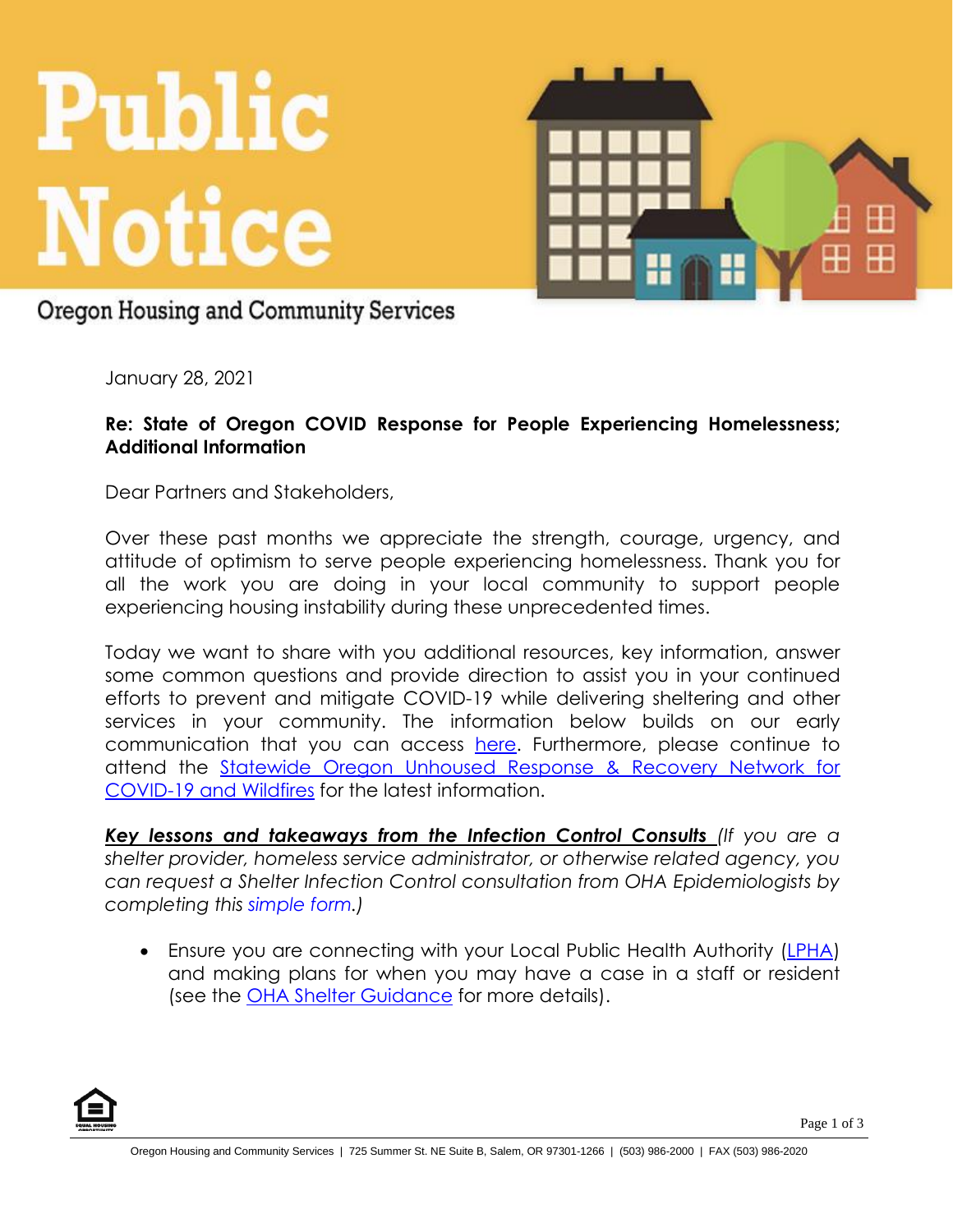- Do **NOT** require a negative COVID-19 test for entry to a homeless services site—this is not an effective strategy and prevents people from accessing the important services you provide.
- It is strongly recommended and best practice to screen staff and residents at least once every day for temperature and symptoms.
- Ensure you have taken steps to protect your staff that will be screening your guests.
	- o Maintain physical distance of 6 feet. Perhaps use a table to ensure space is maintained, or
	- o Consider using partitions or windows. This can be helpful in limiting exposure to respiratory droplets in **addition to a mask**, or
	- o Wear full personal protective equipment (PPE) gloves, face shield, mask. Ensure your staff have been trained in [proper use of](https://www.cdc.gov/hai/pdfs/ppe/ppe-sequence.pdf)  [PPE](https://www.cdc.gov/hai/pdfs/ppe/ppe-sequence.pdf) and your LPHA can help you with PPE needs.
- Thermometers (even contactless versions) should be disinfected between every person.
- Keeping a record or log of the screening helps in tracking if any resident or staff becomes symptomatic and provides some accountability.
- Cloth, paper, or disposable masks must always be worn by guests and staff indoors, except sleeping areas or a private room. They should also be worn outdoors when people cannot stay at least six (6) feet apart.

## *If Staff or Residents have Symptoms*

- Providers should ensure that staff are aware they need to stay home if they are sick. If staff do not have paid time off, they may be able to access financial assistance through the COVID-19 Temporary Paid Leave **[Program](https://www.oregon.gov/covidpaidleave)**
- Staff should immediately help symptomatic individuals understand how to [isolate](https://sharedsystems.dhsoha.state.or.us/DHSForms/Served/le2388A.pdf) themselves.
- Staff should help guests with symptoms of COVID-19 to identify options for testing and medical care if needed. Visit [this page](https://govstatus.egov.com/or-oha-covid-19-testing) for COVID-19 testing in Oregon for those with insurance and free community events. Those without insurance may seek testing at a [Community Health Clinic.](https://www.orpca.org/chc/find-a-chc)
- If you become aware of a COVID-19 positive individual (staff or guest) in your shelter notify your Local Public Health Authority [\(LPHA\)](https://www.oregon.gov/oha/PH/DiseasesConditions/CommunicableDisease/ReportingCommunicableDisease/Documents/reportdisease.pdf).
- If there are guests that were exposed to the symptomatic person, the facility, in consultation with their LPHA, may likely test all individuals exposed. This testing should be carefully planned and may be facilitated by the LPHA's, clinics, and/or shelter healthcare providers.